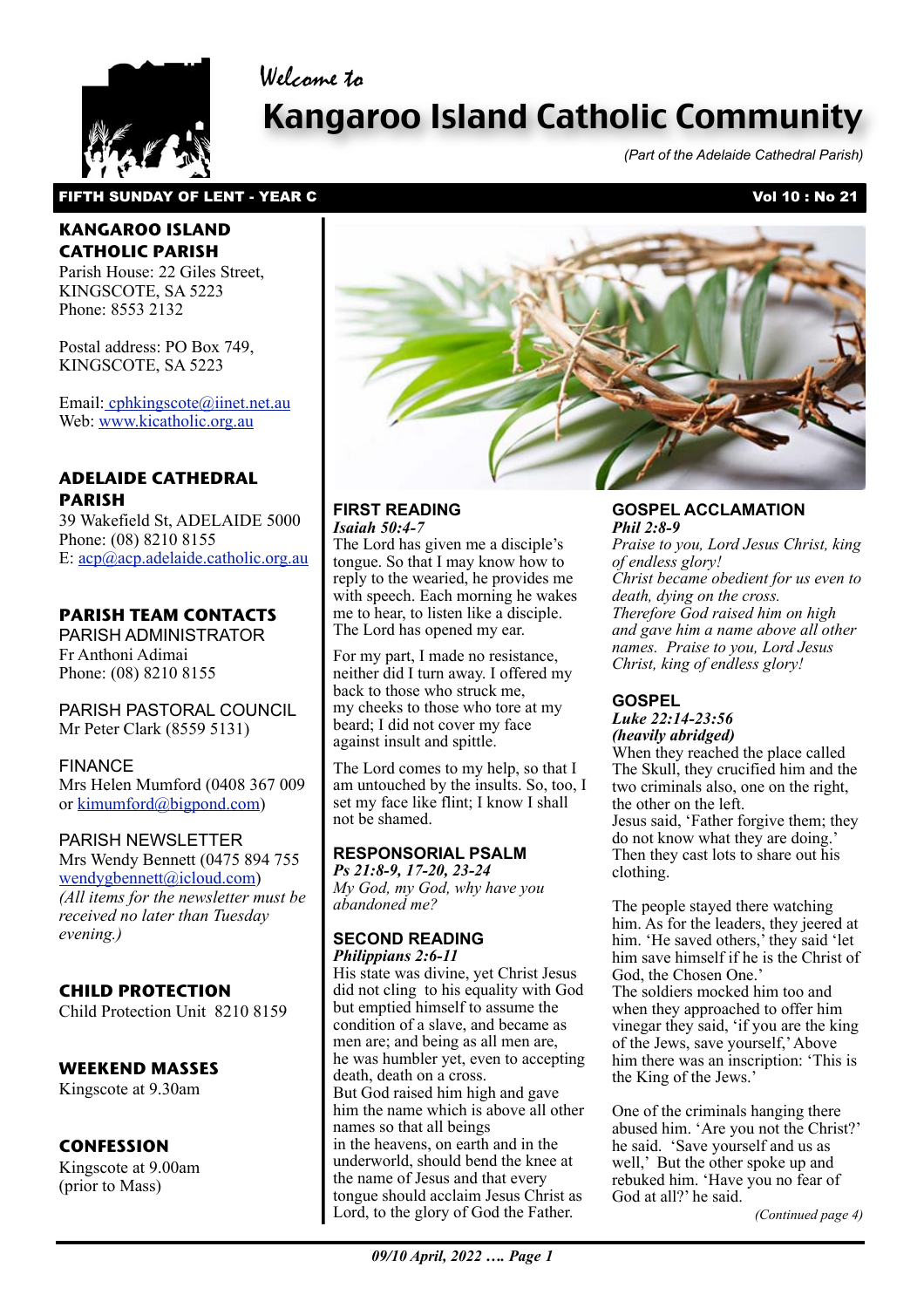

# **Bulletin Board**

# **PLEASE KEEP THESE PEOPLE IN YOUR PRAYERS**

**Sick:** Bill Roestenburg, Peter Weatherstone, Maureen Slagter, Melanie Howson, Joelle Davidson

**April anniversaries:** Josephine Bannan, Ray Bannan Elizabeth Black, Wilma Buick, Karen Cairney, Gwen Chalmers, Ambrose Clark, Robert Clark, Tony (Noxy) Clark, Francis Clarke, Catherine Commerford, Sarah Cunningham, Jimmy Dow, Tate Furniss, Monika Gibbs, Lynne McArdle, Mary O'Brien, Norah Ridge, Verna Trethewey, Beryl Williams, Albert Willson, Keith 'Hoppy' Willson.

*Please pray for all the faithful departed and may all our sick parishioners, relatives and friends know the healing love of Christ.*



# **PARISH ROSTERS**

**Comm Reader Cleaning**<br>10/4 W Bennett A Gibbs K Brinkley W Bennett A Gibbs EASTER - List - back of Church to volunteer 24/4 M Glynn S Semmler K Brinkley

#### **Covid Marshal**

10/4 P Bennett<br>24/4 A Clark A Clark EASTER - List - back of Church to volunteer

#### **PRIEST ROSTER**

*(Often this roster changes if something unforeseen crops up)*

10/4 Fr Chris Hovat Easter Sunday Bishop Greg O'Kelly

Holy Thursday Bishop Greg O'Kelly Good Friday Bishop Greg O'Kelly Holy Saturday Bishop Greg O'Kelly



**EASTER TIMES** *• Holy Thursday (14 April)* Mass of the Last Supper 7.00pm

*• Good Friday (15 April)* Stations of the Cross 9.30am Passion of Our Lord 3.00pm

- *Holy Saturday (16 April)* Easter Vigil 7.30pm
- *Easter Sunday (17 April)* Mass 9.30am

### **PRAYERS FOR HEALING**

Prayers for Healing and Renewal in the Church - Thursdays at 9.00am

#### **FROM FR ANTHONI**

On behalf of Kangaroo Island Catholic Parish, I extend a warm welcome to all the families, friends, visitors and holiday makers.



This Sunday, we would like to use the donkey as the main character. We can certainly learn a few things from this humble animal.

#### **1. We are chosen**

In the biblical accounts of this event, we see that Jesus had sent his disciples into the village to get a donkey. This donkey was found exactly where Jesus had mentioned. Here we can see that the donkey was found exactly where Jesus said where it would be. Surely the donkey was not there by coincidence or chance. It was there by appointment. God had arranged for the donkey to be there. Out of all the donkeys in the village, God had chosen this donkey to be at that particular place and time to be "found" by the disciples.

#### **2. We are needed**

In this day and age, does God really need you and me to achieve His perfect plan for the world? If He needs us to do this, then surely He is not that powerful after all, you may say. We NEED to be used by God because when God uses us, we can truly see His work in and through our lives.

#### **3. We need to be under his control**

When we are riding a horse or a donkey, we need the animal to go the direction we want and even the speed we want it to move. If we do not have the animal under our control, it can do serious harm to us or even to itself. When we are under God's full control. we are like a Radio-Controlled aeroplane.

#### **4. We are to carry Jesus**

The donkey carried Jesus on the road into Jerusalem. In the process, it carried Him through the multitudes of people. The same is true for us. We

need to carry Jesus in our lives everywhere we go. In our homes. In our workplaces. Do our family and friends see Jesus in us everywhere we go? Do they see Christ in our lives?

#### **5. We need to be humble**

When we read this story, we see that the donkey simply disappear after the event. The donkey is no longer mentioned again in the Bible. That is the attitude we should adopt when we serve the Lord.

Today's message is a wake-up call. It is meant to be an encouragement for us to repent. To change. Because life is truly better with Jesus Christ.

*Fr Anthoni*



Every day, more than 200 million children miss out on school, around 690 million people go hungry and 2.2 billion people cannot access clean drinking water. In recent years, COVID-19 has also devastated vulnerable communities already living in poverty, with the health and economic impacts to reverberate for years to come.

It's through the generous support of people like you, even amidst the COVID-19 pandemic, that we are able to continue to help lift vulnerable communities out of poverty – support that is needed now more than ever. Thousands of schools and Parishes in Australia have supported Project Compassion over the past year alone. Thank you for your continued support for Project Compassion – past, present and future. Together, we can help vulnerable communities face their challenges today and build a better tomorrow For All Future Generations. Please donate to Project Compassion 2022 to help continue empowering vulnerable communities around the world lift themselves and their communities out of poverty.

Together, we can help vulnerable communities face their challenges today and build a better tomorrow For All Future Generations. You can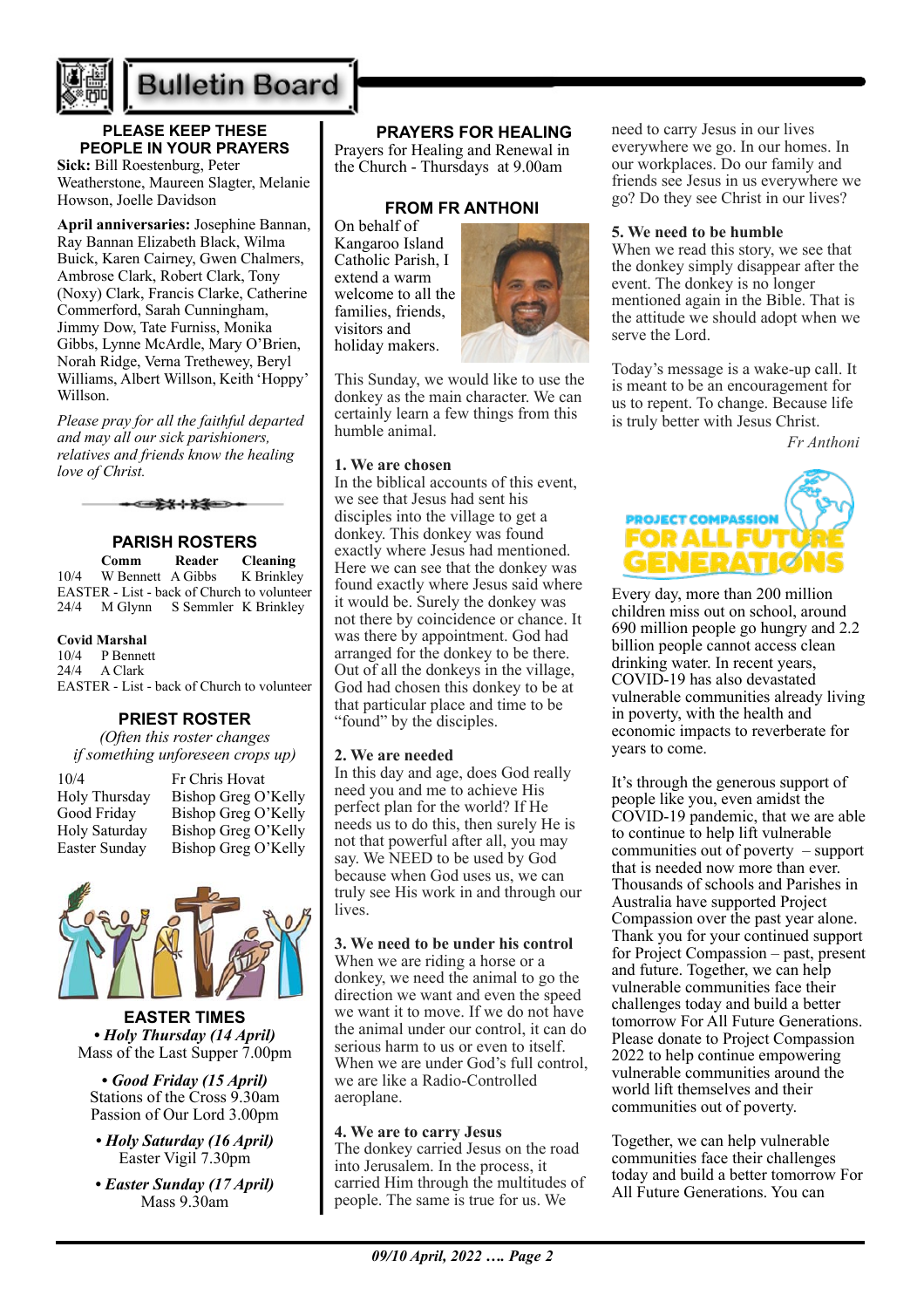donate through Project Compassion donation boxes and envelopes available from your Parish, by visiting [lent.caritas.org.au](http://www.caritas.org.au/projectcompassion), or by calling 1800 024 413.

#### **MARIAN PROCESSION** *Sunday, 22 May, 2.00pm*

Each year the Archdiocese hosts the annual Marian Procession in honour of Our Lady. This event has been running for almost 75 years and is one of the longest standing consecutive events in the Australian Catholic Church.

This year, in support of our Ukrainian brothers and sisters, the image that will lead our procession is *Vyshhorodska - Mother of God* carried by the Ukrainian Community in Adelaide. Assembly of Parishes will begin at 1.30pm and the procession will follow at 2.00pm. After a very successful change of location in 2021, the Procession will again be held at the Adelaide Showgrounds.

Those who wish to can book in online via this link [www.trybooking.com/](http://www.trybooking.com/BPJAN) [BPJAN](http://www.trybooking.com/BPJAN). The Procession will take place in the Main Arena. However, if the weather is inclement, the procession will be moved to the Wayville Pavilion.

#### **HOLY PLACES APPEAL**  *Good Friday, April 15*

The annual collection for the support of the church in the Holy Land will take place on Good Friday - 15 April. This collection promotes the missionary work of the Church in the Holy Land by providing welfare assistance to local Christians in areas such as health, education, employment and hours.

Please remember the Christians of the Holy Land on Good Friday and keep them in your prayers.

#### "**THE SOUTHERN CROSS"** *Easter edition*

The April edition of "The Southern Cross" will be inserted into "The Advertiser" on Saturday April 9 and distributed to parishes for distribution that same weekend. Copies of this edition are free.

#### **CARITAS AUSTRALIA UKRAINE APPEAL**

Our long-standing partner, Caritas Ukraine, is on the ground providing shelter, food, clean water, medicine and psychological support. Donate now to help the people of Ukraine.

# **Ron Rolheiser column**

*Ronald Rolheiser, a Roman Catholic priest and member of the Missionary Oblates of Mary Immaculate. He is a communitybuilder, lecturer and writer. His books are popular throughout the English-speaking world and his weekly column is carried by more than sixty newspapers worldwide*

# **HONORING AN ABUNDANT AND PRODIGAL GOD**

We need to be more inclusive. In the Gospels we see that Jesus' passion for inclusivity virtually always trumps his concern for purity and worthiness.

Jesus associates and dines with sinners without setting any prior moral conditions that have to be met to before those sinners are deemed worthy of his presence. His disciples were forever trying to keep certain people away from him because they deemed them unworthy; but Jesus always protested that he didn't need that kind of protection and that, indeed, he wanted them all to come to him: Let them come to me! Indeed. that is still Jesus' call: Let them come to me, all of them!

I highlight this because our faith families are shrinking and instead of us weeping empathically about this loss of wholeness, we are more prone to be secretly gleeful about it: good riddance: they weren't real Christians anyway! Or, in the words of some Catholic commentators, they were cafeteria-Catholics, picking and choosing which parts of the Gospel they like and turning a meaty Catholicism into Catholic-Light.

Such a judgment leaves the person

 Donate today at [www.caritas.org.au/](https://aus01.safelinks.protection.outlook.com/?url=http%3A%2F%2Fwww.caritas.org.au%2Fukraine&data=04%7C01%7CCco-Reception%40adelaide.catholic.org.au%7Cfc58bf7f33d340f2ee9b08da07b447d1%7Cfe51d108d61d407cbcaaaab5af82a7ac%7C1%7C0%7C637830768121954887%7CUnknown%7CTWFpbGZsb3d8eyJWIjoiMC4wLjAwMDAiLCJQIjoiV2luMzIiLCJBTiI6Ik1haWwiLCJXVCI6Mn0%3D%7C3000&sdata=rOXCte9AEd2c89fp5zaw9%2FEi7PK87M7lemKGAncPi%2B8%3D&reserved=0) [ukraine](https://aus01.safelinks.protection.outlook.com/?url=http%3A%2F%2Fwww.caritas.org.au%2Fukraine&data=04%7C01%7CCco-Reception%40adelaide.catholic.org.au%7Cfc58bf7f33d340f2ee9b08da07b447d1%7Cfe51d108d61d407cbcaaaab5af82a7ac%7C1%7C0%7C637830768121954887%7CUnknown%7CTWFpbGZsb3d8eyJWIjoiMC4wLjAwMDAiLCJQIjoiV2luMzIiLCJBTiI6Ik1haWwiLCJXVCI6Mn0%3D%7C3000&sdata=rOXCte9AEd2c89fp5zaw9%2FEi7PK87M7lemKGAncPi%2B8%3D&reserved=0) or call 1800 024 413 toll free. Keep up to date on how Caritas agencies are responding to this crisis [www.caritas.org.au/ukraine-news](https://aus01.safelinks.protection.outlook.com/?url=http%3A%2F%2Fwww.caritas.org.au%2Fukraine-news&data=04%7C01%7CCco-Reception%40adelaide.catholic.org.au%7Cfc58bf7f33d340f2ee9b08da07b447d1%7Cfe51d108d61d407cbcaaaab5af82a7ac%7C1%7C0%7C637830768121954887%7CUnknown%7CTWFpbGZsb3d8eyJWIjoiMC4wLjAwMDAiLCJQIjoiV2luMzIiLCJBTiI6Ik1haWwiLCJXVCI6Mn0%3D%7C3000&sdata=GLRcp0dt1SgGoLPRBlSbLWB%2Fp8GMz2LoehdjvnSFQWg%3D&reserved=0)

#### **PROJECT COMPASSION**

boxes and envelopes may be returned with either collection on Palm Sunday or with any of the Easter collections.

#### *ONE-LINERS*

- *• Bread is a lot like the sun, it rises in the yeast and sets in the waist.*
- *• Escargot is not fast food.*
- *• Every box of sultanas is a tragic tale of grapes that could have been wine.*
- *• Time is precious, waste it wisely .*
- *• I have a podiatrist who believes time wounds all heels.*

making it rather vulnerable. Who is a true, fully practicing Catholic?

In many ways, we are all cafeteria-Catholics. We all fall short; all have shortcomings, and all live the Gospel somewhat selectively. To cite the most salient example: Many of us bear down more on church going and private morality, to the neglect of the non-negotiable Gospel demand apposite justice; others simply reverse this. Who's closer to Jesus?

None of us gets it fully right. All of us stand in need of God's forgiveness and all of us stand in need of the patience of our ecclesial communities.

Exclusivity can mask itself as depth and as passion for truth; but it invariably reveals itself, in its inability to handle ambiguity and otherness, as rigidity and fear, as if God and Jesus needed our protection. More importantly, it often too reveals itself as lacking genuine empathy for those outside its own circle; and, in that, it fails to honor its own abundant and prodigal God.

*You can read, or download, Ron Rolheiser's weekly columns from his website at: [www.ronrolheiser.com](http://www.ronrolheiser.com)*

- *• My doctor told me to drink a glass of red wine after a hot bath, but I can't even finish drinking the bath.*
- *• Do twins every realise that one of them was unplanned?*